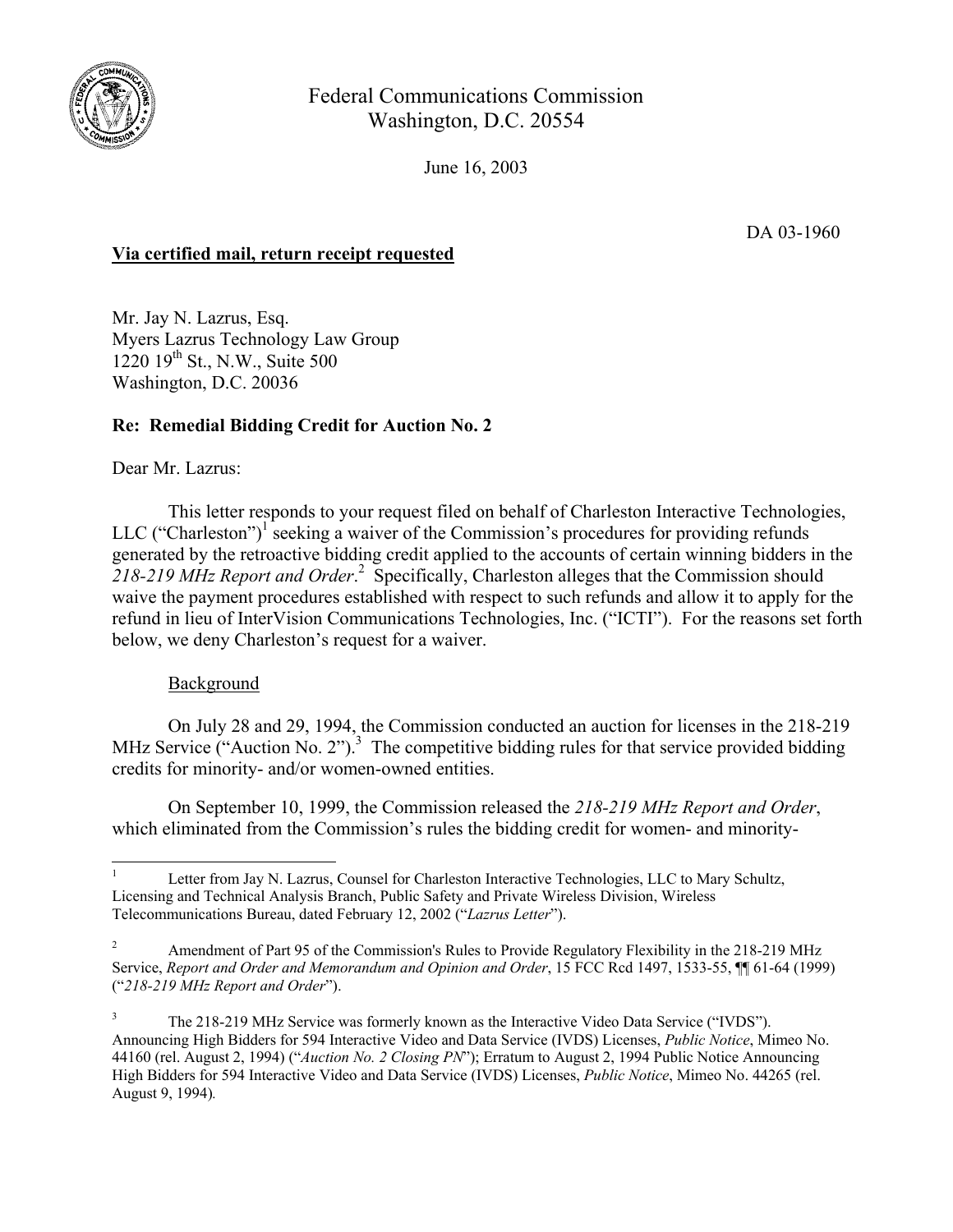Mr. Jay N. Lazrus, Esq. June 16, 2003

owned businesses previously offered in Auction No.  $2<sup>4</sup>$  At the same time, the Commission applied a retroactive twenty-five percent bidding credit to "every winning bidder in Auction No. 2 that met the small business qualifications for that auction."<sup>5</sup> The Commission delegated the authority to implement the provisions in the *218-219 MHz Order* to the Wireless Telecommunications Bureau ("Bureau") and the Office of Managing Director ("OMD").<sup>6</sup>

On February 15, 2001, the Bureau and OMD exercised their delegated authority and issued a *Refund Procedures PN* explaining the procedures for requesting a refund based upon the *218-219 MHz Order*. 7 As explained in the *Refund Procedures PN*, refunds generated by the remedial bidding credit are only to be paid to the payor of record of the upfront, first, and second down payments.<sup>8</sup> The *Refund Procedures PN* instructed that the payor of record must make its request for a refund in writing to the Commission.<sup>9</sup>

Charleston was not a participant in Auction No. 2. Rather, ICTI was a participant in Auction No. 2 and was the winning bidder for the MSA 90, A block license located in the Charleston-North Charleston, South Carolina market.<sup>10</sup> Charleston is not the payor of record for ICTI's upfront, first or second down payments. In this particular instance, Charleston alleges that it was an investor in ICTI and that ICTI defrauded Charleston of several million dollars.<sup>11</sup> As discussed below, under the *Refund Procedures PN*, Charleston is ineligible for any refund generated as a result of the retroactive bidding credit.

#### Discussion

The *Refund Procedures PN* established that the payor of record of the upfront, first, and second down payment apply for a refund generated by the retroactive bidding credit.<sup>12</sup> As a matter of precedent, the Commission has determined that the payor of record is the appropriate

8 *Refund Procedures PN*, 16 FCC Rcd at 3453.

9 *Id.*

10 *Auction No. 2 Closing PN*.

11 *Lazrus Letter* at 1 *(citing attachment,* Letter from David P. Frankel, Senior Staff Attorney, Federal Trade Commission to Margaret Wiener, Chief, Auctions and Industry Analysis Division, Wireless Telecommunications Bureau, Federal Communications Commission, dated January 25, 2002).

<sup>12</sup> *Refund Procedures PN*, 16 FCC Rcd at 3453.

 4 *218-219 MHz Report and Order*, 15 FCC Rcd at 1533-55, ¶¶ 61-64; 47 C.F.R. § 95.816(d) (1994).

<sup>5</sup> *218-219 MHz Order,* 15 FCC Rcd at 1533-34, ¶ 61; 47 U.S.C. § 309(j); 47 C.F.R. § 95.816(e).

<sup>6</sup> *218-219 MHz Order*, 15 FCC Rcd at 1529, ¶ 54.

<sup>7</sup> 218-219 MHz Service (formerly known as IVDS) Refund Procedures, *Public Notice*, 16 FCC Rcd 3453 (2001) ("*Refund Procedures PN"*).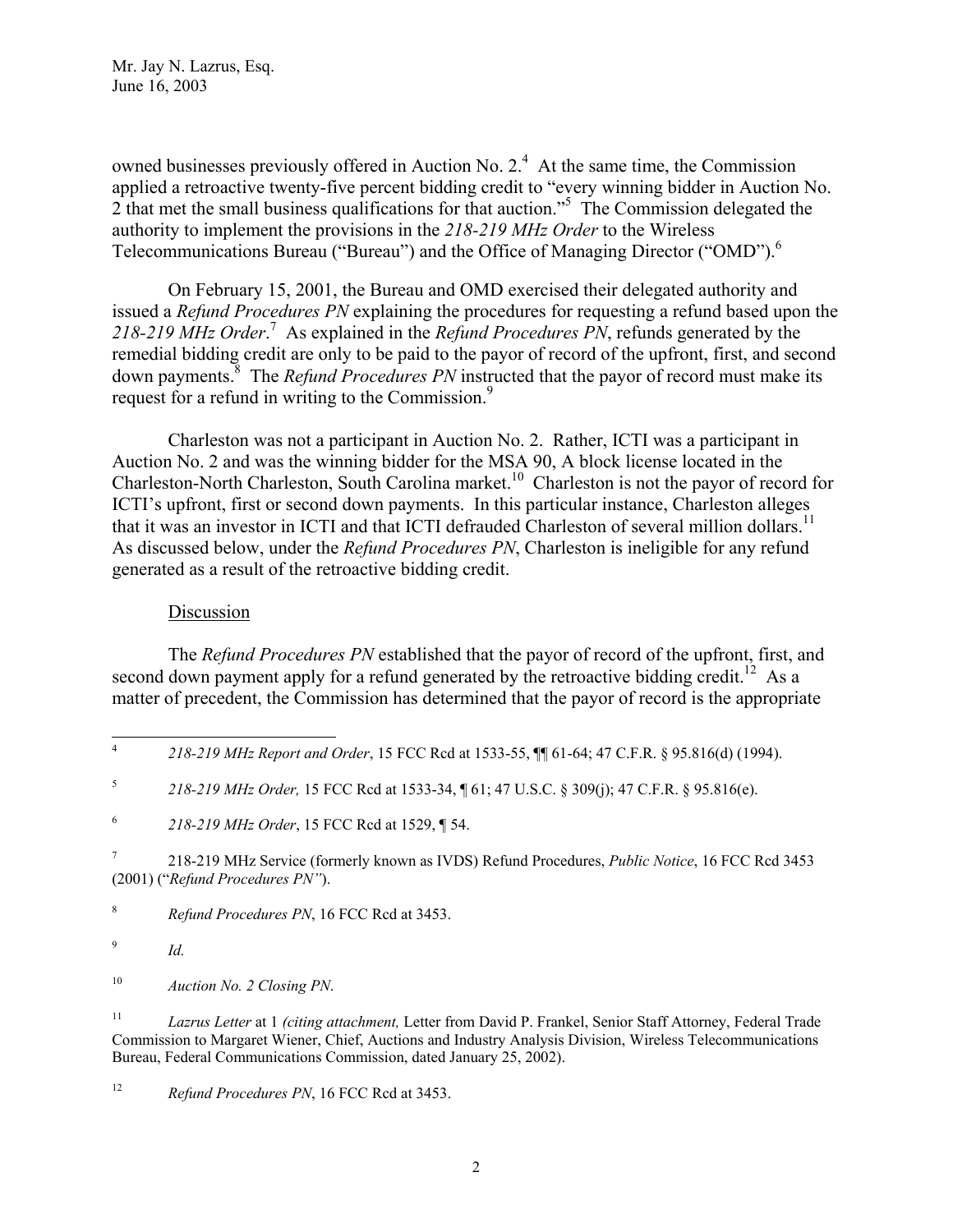Mr. Jay N. Lazrus, Esq. June 16, 2003

entity to apply for any refunds generated as a result of the auctions process.<sup>13</sup> To allow otherwise, would contravene the well established principle that the Commission does not involve itself in the private arrangements, or disputes that may arise from such arrangements, that may exist between the payor of record and other parties.<sup>14</sup> Further, the refund procedures employed here, and those generally employed by the Commission with respect to auctions, are also consistent with the well-established tenet that the Federal Government should deal exclusively with the original claimant in any matter thereby avoiding the difficulties attendant to investigating the validity of purported transfer or assignments of claims.<sup>15</sup> These principles avoid the risk of double payment or multiple liability.

Charleston has not met the Commission's standard for granting a waiver.<sup>16</sup> The circumstances presented here, in fact, establish the very necessity of procedures adopted and therefore show that application of the rule serves its underlying purpose. Similarly, Charleston has not shown that the facts it alleges render application of the rule inequitable, burdensome, or otherwise contrary to the public interest, or that Charleston has no reasonable alternative. Also, it is not apparent that Charleston has contacted the payor of record, who, under our rules, would have an interest in this matter. Finally, the Commission is not the appropriate forum for determining the validity of the allegations made by Charleston, nor is it the appropriate forum for determining if there are any other parties with similar allegations pertaining to the refund at issue

 $13\,$ 13 Entertainment Unlimited, Inc. Request for Refund of Late Payment Fees for PCS Licenses Purchased in Auction No. 22, *Memorandum Opinion and Order*, 16 FCC Rcd 10030, 10034, ¶ 12 (2001) ("*Entertainment Unlimited Memorandum Opinion and Order"*) ("The Commission does not involve itself in the private arrangements that may exist between "Payers" and bidders in returning excess funds on deposit, nor is it under any obligation to conduct investigations or make inquiries concerning the relationship between such parties where the "Payer" is clearly identified on the Form 159.").

<sup>&</sup>lt;sup>14</sup> *Id; see also* Hill & Welch and Myers Keller Communications Law Group Request for Attorney Fees in Connection with 218-219 MHz Service Proceeding and Regional Narrowband PCS Service, *Order*, 15 FCC Rcd. 20432, 20437, ¶ 10 (WTB 2000)(declining a request to create a common fund out of refunds generated by retroactive bidding credit), *affirmed*, *Order on Reconsideration*, 16 FCC Rcd. 9485 (WTB 2001), *affirmed*, *Memorandum Opinion and Order*, FCC 03-70, (rel. April 1, 2003).

<sup>15</sup> *See* 31 U.S.C. § 3727, 41 U.S.C. § 15 (known as the Anti-Assignment Acts, these statutes with limited exceptions operate to invalidate transfers of claims against the United States thereby providing that the Government would only have to deal exclusively with the original claimant and would always be aware of its obligations); *Patterson v. United States*, 354 F. 2d 327, 331 (Ct. Cl. 1965) ("The purposes generally imputed to Congress in enacting the anti-assignment statutes [are] . . . preventing fraud and immunizing the United States from the inconvenience and uncertainty of having to deal with several parties").

<sup>16</sup> To obtain a waiver of the Commission's rules and procedures, Charleston must show (i) that the underlying purpose of the rule would not be served, or would be frustrated, by application in this particular case, and that grant of the requested waiver would be in the public interest; or (ii) that the unique facts and circumstances of this particular case render application of the rule inequitable, unduly burdensome or otherwise contrary to the public interest, or that Charleston has no reasonable alternative. 47 C.F.R. § 1.925.